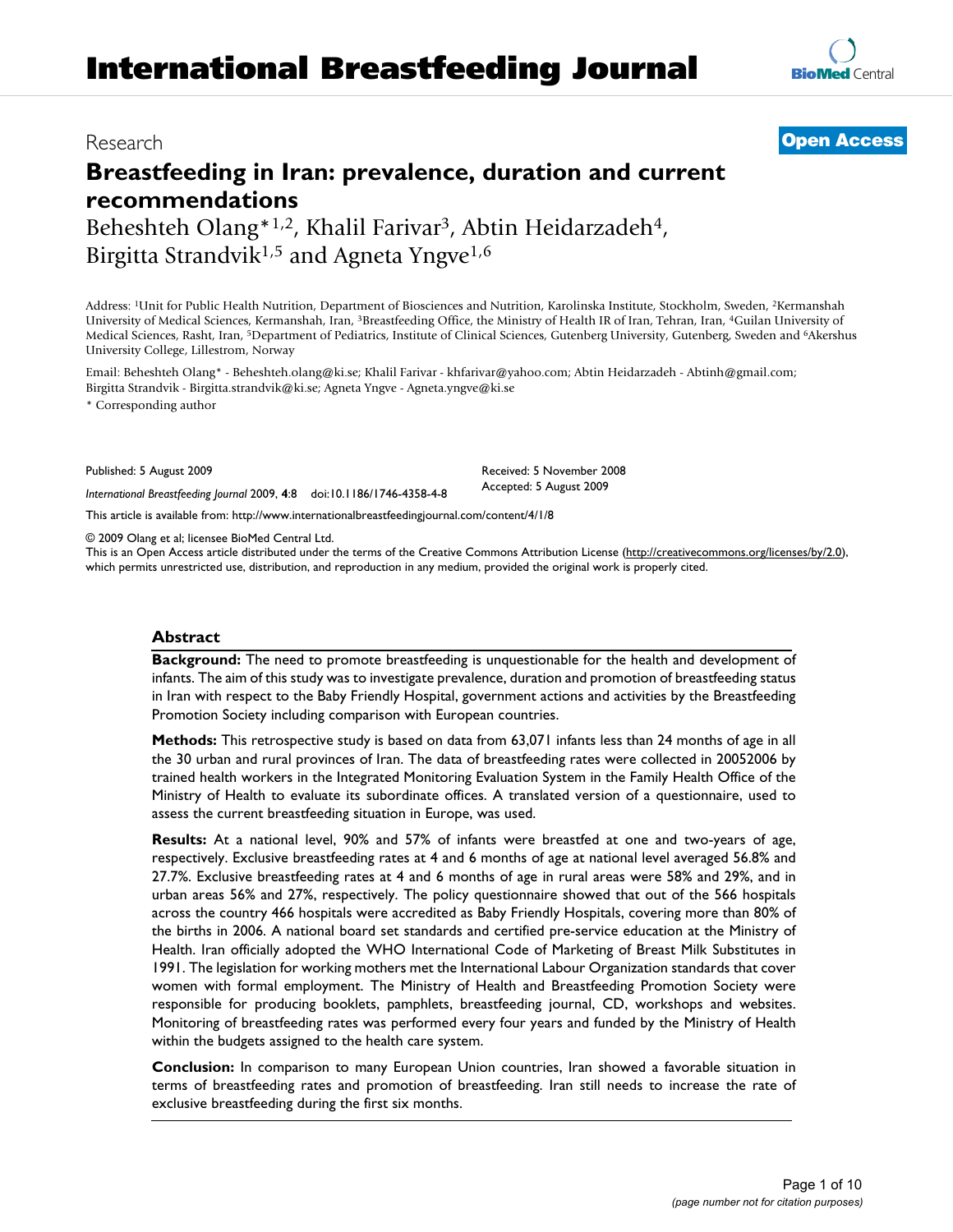# **Background**

The need to promote and support breastfeeding is unquestionable for the health and development of infants. It represents a public health priority everywhere, as confirmed by the Global Strategy on Infant Young Child Feeding, unanimously approved by the 55th World Health Assembly (WHA) in 2003 [1].

Breastfeeding provides all essential nutrients for the first 6 months of life. Breastfeeding plays an important role in ensuring food security for a large proportion of babies in the world, where food security is defined as having enough food to maintain a healthy and productive life today and in the future [[2](#page-8-0)]. Breast milk contains the long chain polyunsaturated fatty acids which are especially important for the development of the brain and the nervous system [3]. Breastfeeding is also associated with a decreased risk for many early-life diseases [[4\]](#page-8-1).

Low rates and early cessation of breastfeeding have important adverse effects on health, social and economic implications for women, children, the community and environment, and results in greater expenditure on national health care provision [5].

# *Health in Iran*

Iran is an Asian country with 30 provinces spread over an area of about 1,648,000 km2 and has about 70 million inhabitants of whom 62% are living in urban and 38% in rural areas. According to UNICEF statistics in 2008 [6], the total fertility rate was 2 births per woman in 2006. The infant mortality rate was 30 per 1000 live births and the mortality rate in the population less than 5 years of age was 34 per 1000 in 2006 [6]. It seems that child mortality is going down over time and compared with other countries in the East Mediterranean region Iran had a good position [7].

The average annual growth rate of the urban population was 4.9% during 19701990 and 2.5% during 19902006. The gross national income per capita was US\$3,000 in 2006. There were 850 active hospitals in Iran of which 566 had delivery and neonatal wards. In the urban areas 500 Health Centers provide health care and in the rural areas this is provided by 18,000 Health Houses. Iran has 41 Universities or Faculty of Medical Sciences (UFMS), all of them under jurisdiction of the Ministry of Health (MOH).

The capital province Tehran, has 12 million inhabitants and is divided into three geographic regions, covered by three different Universities of Medical Sciences (UMS) (Tehran 1 = Iran UMS, Tehran 2 = Tehran UMS and Tehran 3 = Shahid Beheshti UMS).

#### *The breastfeeding situation in Iran*

The National Committee of Breastfeeding Promotion was established at the MOH in 1991 by the Minister of Health at that time, Professor Alireza Marandi [8]. The major strategy of the committee was to promote breastfeeding for preventing morbidity and mortality in infants and to progress their health.

The mission of the Children's Health Office in the MOH was reviewed in 2004 [9]. It included 10 objectives: to decrease growth abnormalities in children due to malnutrition, decrease mortality rates in both neonates and infants, decrease mortality rate in children under 5 years, decrease mental and physical growth abnormality, increase the rate and duration of breastfeeding within the first two years of life, increase the percentage of exclusive breastfeeding in infants up to 6 months, increase the percentage of complementary feeding in 69 months children, prescribe vitamin A and D and iron supplements and increase the number of Baby Friendly Hospitals (BFHs). Exclusive breastfeeding is officially recommended in Iran until six months of age [9], with the addition of vitamin A and D from two weeks after birth.

Each district in a province had a Health Network in which there was a breastfeeding committee. All committees at district level were supervised by the main breastfeeding committee at the UFMS, located in the capital city of the province (Figure 1). Child health was monitored through regular visits at Health Centers and Health House visits from the first week of life until 24th month of age. Child health monitoring was continued until 72 months after birth. At these visits the child was weighed, length and head circumference measured and the general health status assessed. The vaccination programme was followed. Iran also has a private health sector but vaccination is performed by the MOH in more than 95% of children.

The exclusive breastfeeding rates up to 6 months in Middle East-North African (MENA) region in the period of 2000 to 2006 were 28% [6]. In the MENA region, exclusive breastfeeding rates in Pakistan, Iraq, Saudi Arabia, Egypt and Iran were 16%, 25%, 31%, 38% and 44%, respectively [6].

Based on Demographic Health Survey (DHS) statistics in 2000 about 90% of the infants in Iran received any breastfeeding, while exclusive breastfeeding at 6 months was less than 45%. The exclusive breastfeeding rate at 6 months was about 44% in 2000 and decreased to 27% in 2004 [9].

This study intends to clarify the current situation (2006) regarding breastfeeding rates as well as breastfeeding pro-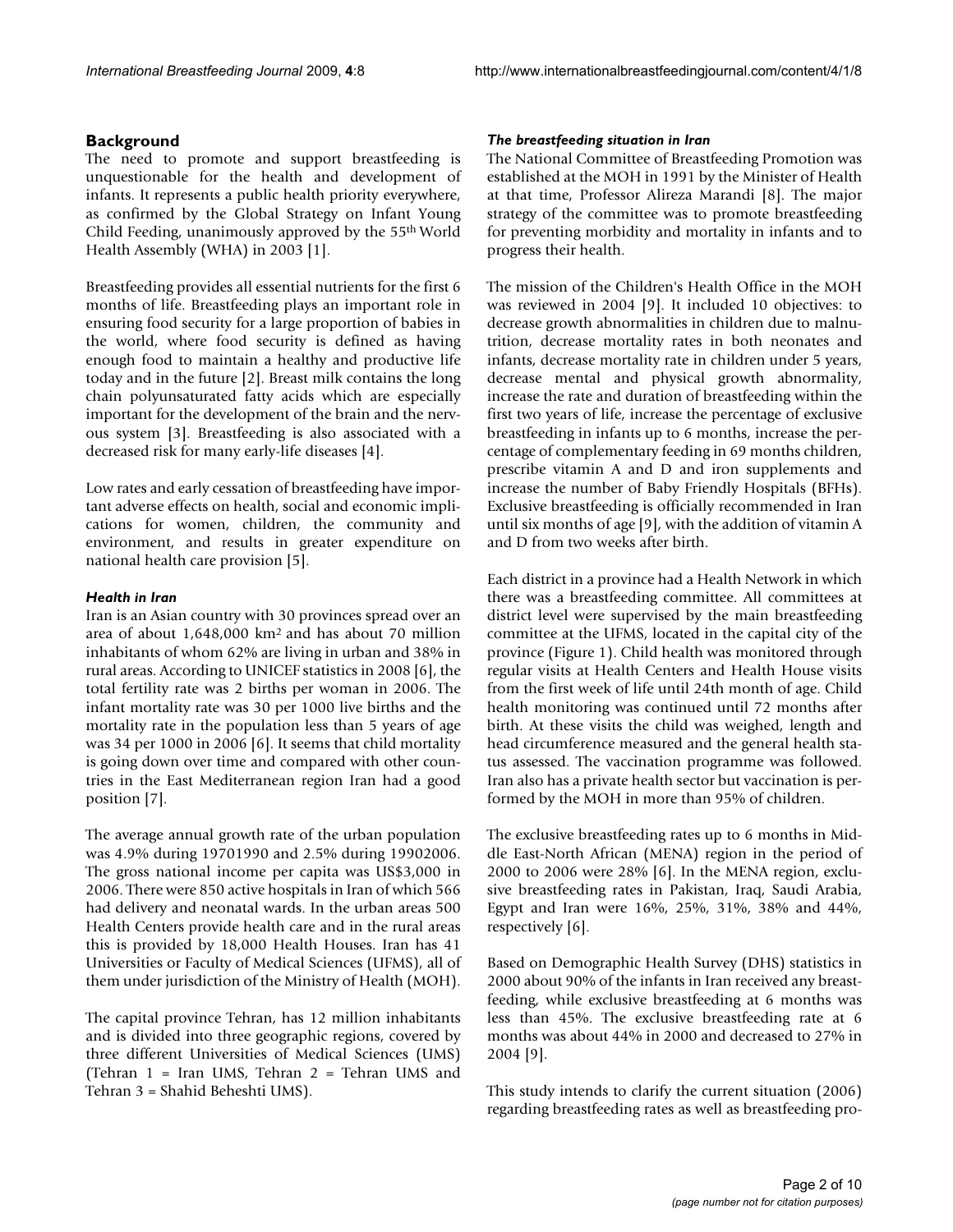



motion and support in Iran, as a first measure to design appropriate measures to stop the downwards trend in breastfeeding. This paper also reports on a survey of the implementation of breastfeeding policies in Iran.

#### **Methods**

Exclusive breastfeeding is defined as providing only breast milk and no other liquids or solids except for those containing vitamins, minerals or medicines to the baby from birth [10,11]. Exclusive breastfeeding is considered superior at least until an infant is six months of age [10,12].

Breastfeeding rates were studied, using the Integrated Monitoring Evaluation System Survey (IMES) which collects data regarding the content and consequences of provision and delivery health services for promoting health in the country. The study population was obtained with regard to the general objective of IMES and on the basis of data required for Family and Population Health Office of the MOH in 20052006. The study population was based on data from IMES collected as follows: all mothers who had given birth at hospitals or other health facilities, all mothers who had taken their infants for the first vaccination at one of the rural or urban centers, all infants less than 2 years of age who lived in urban or rural areas and had been referred to Healthcare Center or Health House to receive healthcare, vaccination or treatment for any disease. It means that for exclusive breastfeeding rate data, only those infants were included who were between 1 day and 6 months of age. However, for general breastfeeding data, all infants were included (Table 1).

The data were gathered in urban and rural areas by health workers who were trained in the specifics of collecting health data including the definition of exclusive breastfeeding in the previous 24 hours. IMES data collection was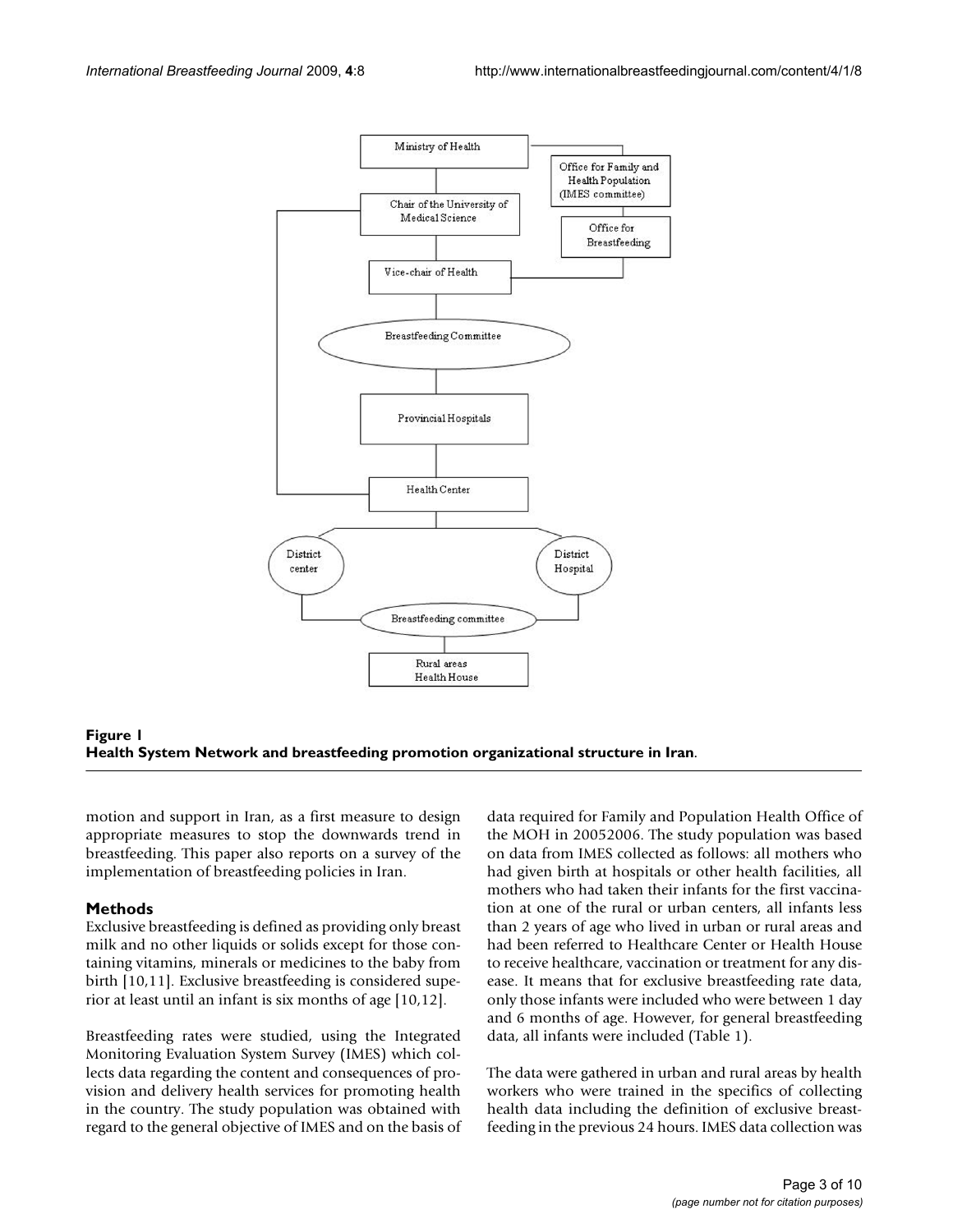| Age, months | <b>Total number</b> | Urban/rural<br>% | Proportion<br>distribution | <b>Cumulative %</b> |
|-------------|---------------------|------------------|----------------------------|---------------------|
| 04          | 2186                | 62/38            | 4.4                        | 4.4                 |
| $>46$       | 6248                | 61/39            | 10.8                       | 15.2                |
| >69         | 15833               | 56/44            | 20.5                       | 35.7                |
| > 912       | 5290                | 54/46            | 9.3                        | 45                  |
| > 1218      | 17159               | 58/42            | 28                         | 73                  |
| > 1824      | 16355               | 56/44            | 27                         | 100                 |
| Total       | 63 071              | 57/43            | 100                        | 100                 |

**Table 1: Number and percentage distribution of the study population; data from Integrated Monitoring Evaluation System**

performed in all rural areas through direct visits by trained interviewers who were employees of the MOH at UFMS and were sufficiently familiar with concepts and guidelines of provision of healthcare as well as asking the IMES questions through a questionnaire (see below). The questionnaire was validated in a pilot study in late 2004. Answers to questions about feeding patterns in infants at 4, 6 and less than 24 month of age were made by mothers and were not the reviewers' opinion. Questions were about the name of province, district and health center, number of household, mother's age and education, birth date, infant's age, weight, length and head circumference, breastfeeding exclusively and any breastfeeding. The data were collected from 15 September 2005 to 15 January 2006. In this paper only breastfeeding data are reported.

#### *Sampling method and sample size (IMES)*

We used a multistage sampling method with three kinds of sampling:

1. Random cluster sampling with non-equal clusters. In each district we identified 20 clusters by random sampling from electrical power counters number list. Then two children were selected from each cluster to enter the study.

2. Sampling in the urban areas was from clients who came to Health Centers for vaccination (convenience sampling).

3. Random systematic sampling was used to sample infants in rural areas. The sampling frame was the list of childcare users which covered more than 99% of the infants in rural area.

#### *The policy questionnaire*

In order to assess the current situation in regard to breastfeeding protection, promotion and support, a questionnaire (available from the first author upon request) was used during February to May 2007. This was a translation of one used in Europe [5,13]. The questionnaire was sent to the central committee of breastfeeding at the MOH, where it was completed based on national data in 2006.

The questionnaire was used to investigate how the following topics were implemented in Iran as a whole and in its provinces:

- 1. Breastfeeding policy and/or action plans
- 2. Leadership for breastfeeding promotion
- 3. Training of health care staff
- 4. Baby Friendly Hospital Initiative (BFHI) [14]

5. Endorsement of the WHO International Code of Marketing for breast milk substitutes [15]

- 6. Legislation for working mothers
- 7. Community outreach, including mother support
- 8. Information, education, communication

9. Monitoring of breastfeeding duration and exclusiveness

10. Activities directed towards disadvantaged groups

#### *Statistical analysis*

IMES data were analyzed using STATA version 8.0 and Survey Analysis commands by using each medical university as a separate strata and each data collection area as primary sampling unit (PSU) and proportion of sampled person to population of under 2 years of age infants as weight. Breastfeeding rates were calculated with 95% confidence interval (CI).

#### *Ethical approval*

Approval to conduct this analysis was obtained from the ethics committee at the MOH in Iran in February 2007.

#### **Results**

The number, age and the distribution of participants in the IMES are shown in Table 1. The proportions between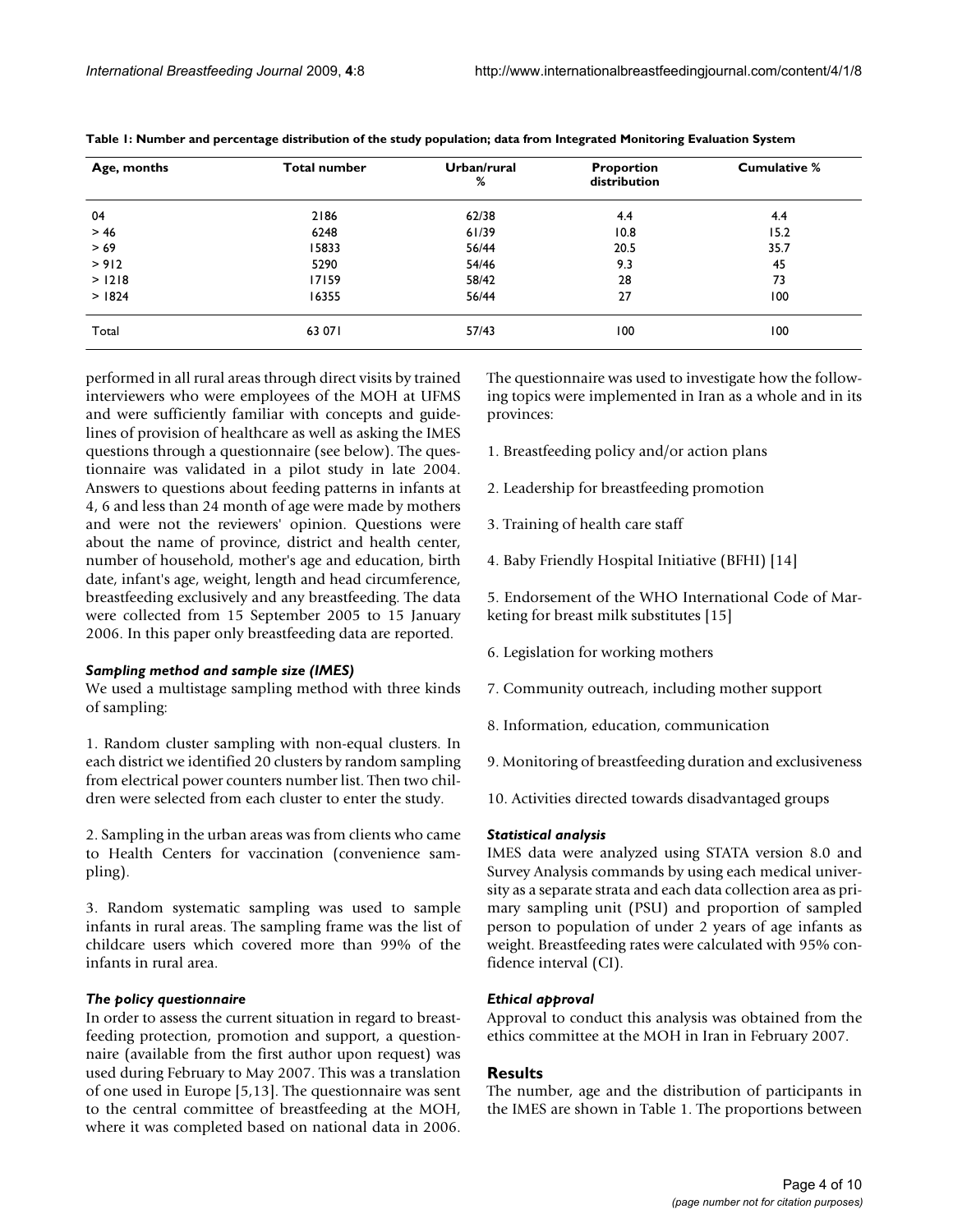urban and rural provinces are shown, indicating that the study population was representative for Iran.

#### *Breastfeeding rates (IMES)*

At a national level, a mean of 90% (95%CI: 79.3, 96.1) and 57% (95%CI: 33.1, 91.8) of infants had been breastfed between 12 to 15 months and 20 to 23 months, respectively (Additional file 1; Table S1). The exclusive breastfeeding rates were 57% (95%CI: 38.8, 79.6) at 4 months and 28% (95%CI: 15.4, 52.7) at 6 months. The differences in exclusive breastfeeding rates at 4 and 6 months between regions are shown in Additional file 1; Table S1.

The exclusive breastfeeding rates in rural areas were 58% (95%CI: 15.9, 87.6) and 29% (95%CI: 5.3, 53.8) at 4 and 6 months of age respectively, and corresponding figures in urban areas were 56% (95%CI: 40.3, 81) and 27% (95%CI: 12.7, 41.1) (Additional file 1; Table S1 and Figure 2).

The exclusive breastfeeding rates at 4 and 6 months of age and their confidence intervals are presented in Additional file 1; Table S1. The results vary from 30% to 94% at 4 months of age and 13% to 55% at 6 months of age. The regions with the lowest exclusive breastfeeding rate at 4 month of age were Sistanblochestan, Qazvin and Yazd with low, middle and high socioeconomic status (SES), respectively. The lowest exclusive breastfeeding rate at 6 month of age was seen in Yazd, Isfahan and North Khorasan with high SESs. The highest rates could be seen in North Khorasan (high SES), Kordestan (low SES) and Ardebil (low SES) at 4 month of age. The highest rate of exclusive breastfeeding at 6 month of age was in Ilam (low SES), Guilan (middle) and Kohkilouyeh (low SES) (additional file 1; Table S1). These results indicate that socioeconomic status is not the most important factor for mothers to breastfeed.

#### *Policy, planning and management*

All provinces and UFMS are supposed to follow the national policy which is regulated by the MOH (Figure 1). Four objectives have been adopted by universities, including implementing the Ten Steps for Successful Breastfeeding and helping mothers to initiate breastfeeding soon after birth [16], to breastfeed exclusively for 6 months and to continue breastfeeding up to 2 years of age.

A national plan including general objectives and recommended strategies has been developed by the MOH [17]. Action plans including specific objectives, targets and activities have been developed by health workers in all provinces. All UFMS have a coordinator who should report these activities to the national coordinator at the MOH on a regular basis. Members of the provincial committee are all chairs and vice chairs of UFMS, experts from medicine, nursing and midwifery schools, pediatric nutritionists and gynecologists/obstetricians as well as nutrition departments in each province. The deputy of health at each UFMS coordinates these committees.

# *Training*

There is a national board that sets standards and certifies pre-service education at the MOH. The 18-hour UNICEF/ WHO course on promotion of breastfeeding and BFH has been introduced by the MOH [18]. The 40-hour WHO/ UNICEF course on breastfeeding counseling has been introduced by the MOH in all UFMS [19]. Most of these courses are endorsed and lead to credits. The training covers nurses, midwives, general physicians, pediatricians and obstetricians. Health workers have, in the majority of cases, completed the 18-hour course and are in the process to completing the longer course, since they need it to keep their positions. The course requirement in time is 36 hours for physicians and specialists.

# *Baby Friendly Hospital Initiative*

Each province has a BFHI coordinator in the provincial health center who reports to the Deputy of Treatment Affairs in each UFMS. The proportion of births covered by BFHs is more than 80 percent. All BFHs are evaluated annually by the Breastfeeding Office at the MOH. Eighty two percent (466/566) of hospitals across the country were accredited as BFHs in 2006. Additional file 1; Table S1 shows the number of BFHs by province and UFMS. The number of BFHs in each province varies from 3 to 72. The number of hospitals is related to the population in each district or province. The number of BFHs in relation to the population varied from 0.28 to 1.31 per 100,000 inhabitants (Additional file 1; Table S1). The two provinces with lowest numbers of BFHs per 100,000 population were Qom and Sistanbalochestan, with 0.28 and 0.33, respectively. The two highest were in Yazd and Golestan with 1.31 and 1.05, respectively (Additional file 1; Table S1). The proportion of BFHs in relation to total number of hospitals in the different provinces varied between 0.5 and 1. The two lowest proportions of BFHs in relation to total number of hospitals were seen in Qom and Kermanshah with 0.5 and 0.56, respectively (Additional file 1; Table S1).

# *WHO International Code and subsequent relevant WHA resolutions*

Iran officially ratified the WHO International Code of Marketing of Breast Milk Substitutes in 1991 [20] and also favored of the International Code of Marketing of Breast milk Substitutes and of subsequent relevant WHA resolutions. Iran adopted many provisions (e.g., no advertising of breast milk substitute to the public, no direct and indirect free samples or gifts to mothers or their relatives, no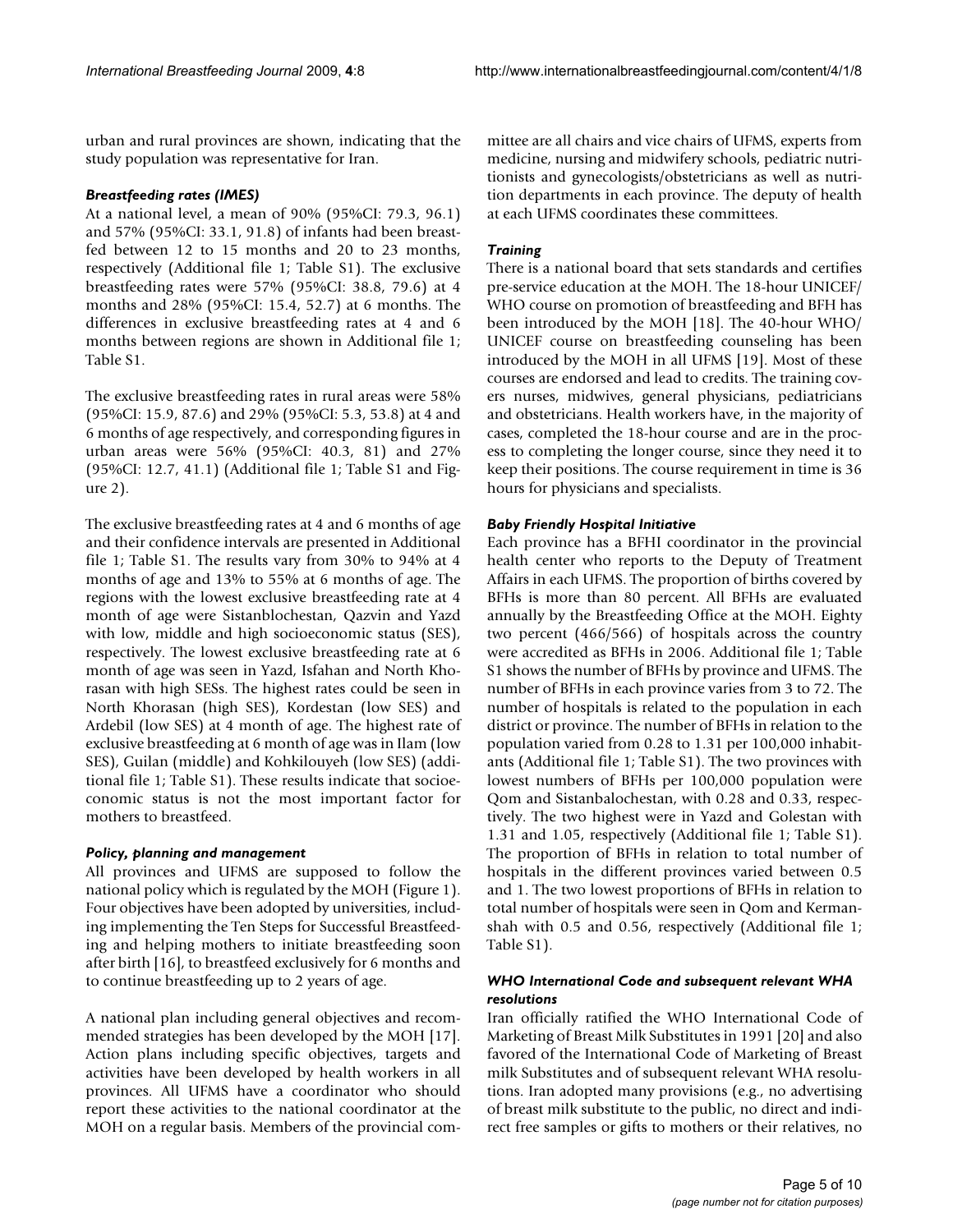

#### Exclusive breastfeeding rates at 4 and 6 months of age in rural System **Figure 2** and urban areas, Data from Integrated Monitoring Evaluation **Exclusive breastfeeding rates at 4 and 6 months of age in rural and urban areas, Data from Integrated Monitoring Evaluation System**.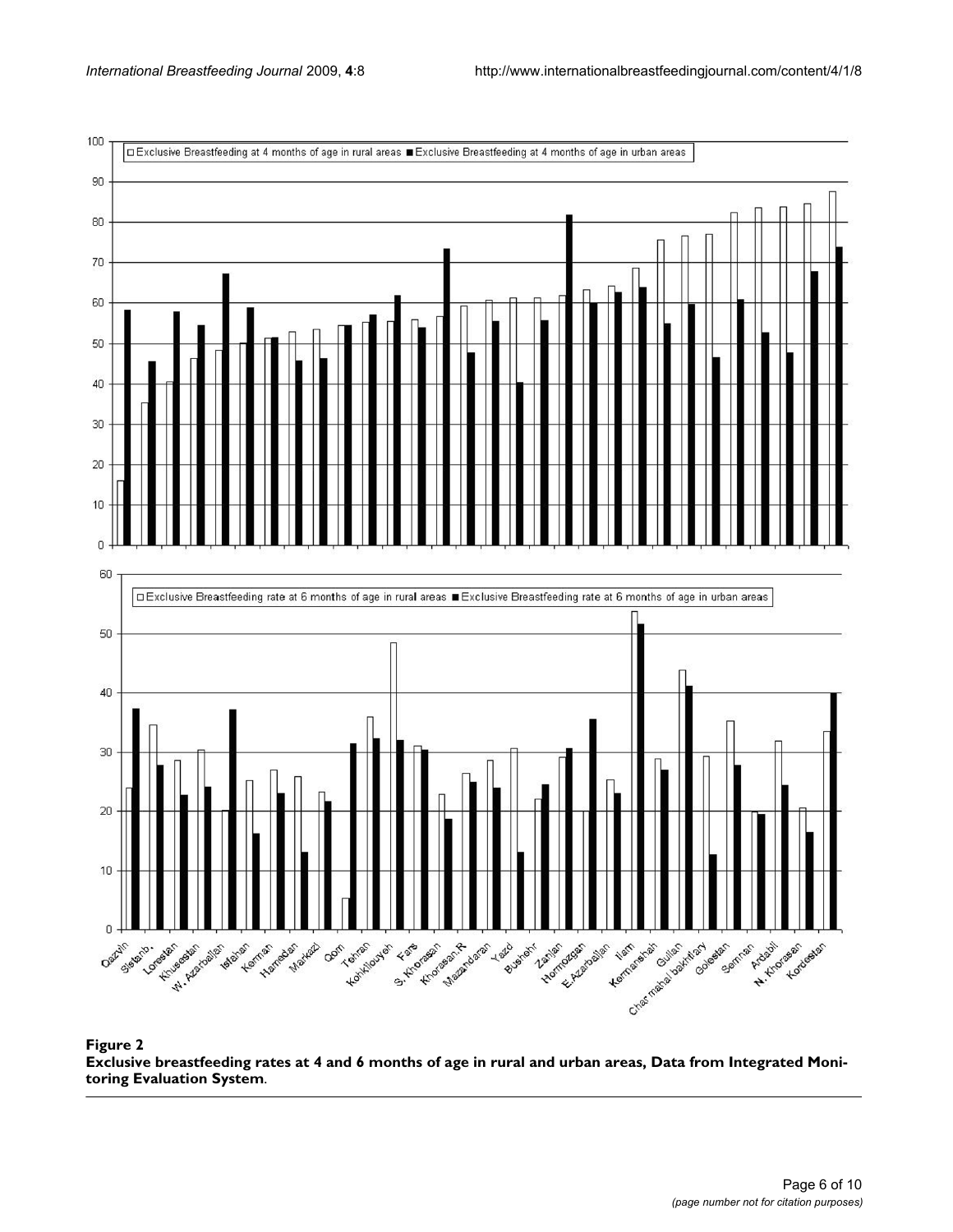gifts or personal samples to health workers and etc) of the Code also in its directive for the internal market of infants and follow on formulas.

#### *Legislation for working mothers*

The Maternity Protection act of the International Labor Organization (ILO) [21] sets standards for protecting and supporting breastfeeding in Iran only among governmental working mothers and working mothers who have insurance that is paid for by themselves or their employers. These standards include the provision of a minimum 24 weeks of paid maternity leave as well as the right to one paid breastfeeding break daily or reduction of work by one hour per day to promote longer duration of breastfeeding without loss of payment up to 24 months of age [22].

The ILO recommendations also state that maternity leave payments should be at least two-thirds of previous earnings. This is adhered to completely by government institutions in all provinces of Iran. There are day care centers and kindergartens next to most of the governmental offices. Maternity leave from work was extended from 16 to 24 weeks at the end of 2006. After six months, reduction of work by one hour per day is optional, in order to promote breastfeeding up to 24 months of age. It is important to note that for mothers without insurance, working outside governmental institutions, there is no paid maternity leave or right to breastfeeding breaks.

# *Community outreach, including voluntary mother to mother support*

The Iranian Breastfeeding Promotion Society (BFPS) [23] is a non-governmental, non-political and non-profit organization, which was established in 1991. This society supports mothers through a web site and telephone support service. There is no special organization for mother to mother support [23].

# *Information, education, communication*

The Breastfeeding Office at the MOH and BFPS (non-governmental) are responsible for producing pamphlets, booklets, leaflets, a breastfeeding journal, videos, CD, TV spots and web based information as well as workshops for staff. CD and videos are used for training mothers and physicians in BFHs. These materials are revised regularly by the National Committee of Breastfeeding. The World Breastfeeding Week activities are implemented in all provinces by the MOH and in Tehran is partially by UNICEF. There is also a governmental breastfeeding website [23].

# *Monitoring*

Monitoring of breastfeeding rates is performed every four years by the Breastfeeding Office at the MOH within the budgets assigned to the health care system.

#### *Disadvantaged groups*

All of the women in Iran have the opportunity to use material for breastfeeding promotion from the MOH. There is a possibility for mothers without insurance to receive monetary support from Emdad Relief Committee, which is funded by public resources.

# **Discussion**

Three important findings in our study were the identification of the rates of exclusive breastfeeding at 4 and 6 months of age, and the high proportion of accredited BFHs. The policy questionnaire showed that the Iranian authorities have made many measures to improve mother and infant care. Despite those efforts there were large variations in breastfeeding rates, which were not easily explained.

Large provinces have UMS and small provinces have Medical Faculty. The differences in number of BFHs were due to difference in the number of hospitals in each Medical University or Medical Faculty (e.g. Jahrom district has only one Medical Faculty and one hospital which is a BFH). BFHs covered more than 80% of deliveries across the country in 2006. BFHs had applied the WHO breastfeeding definition.

The highest exclusive breastfeeding rate at 6 month of age was shown in Ilam, which is a small province with low SES and a more rural population. It could be explained by old traditions that support breastfeeding in that area. The proportions of BFHs in relation to total number of hospitals and BFH to 100,000 population in Ilam were 0.71 and 0.91, respectively. The highest exclusive breastfeeding rate at 4 month of age was in North Khorasan with a high SES and high education but the exclusive breastfeeding rate at 6 month of age had dropped off. It could be explained by the return to work by mothers. The proportions of BFHs in relation to total number of hospitals and BFH to 100,000 population in North Khorasn were 1.0 and 0.61, respectively. The lowest exclusive breastfeeding rate at 4 month of age was shown in Sistanbalochestan but it was not the lowest exclusive breastfeeding rate at 6 month of age. Sistanbalochestan has low SES and more rural and low educated population. There is seasonal movement in this area. The proportions of BFHs in relation to total number of hospitals and BFH to 100,000 population in Sistanbalochestan were 0.88 and 0.33, respectively. The lowest exclusive breastfeeding rate at 6 month of age was illustrated in Yazd with high SES, high education and early return to work. The proportions of BFHs and BFH in relation to total number of hospitals to 100,000 population in Yazd were 0.92 and 1.31, respectively. Qom had the lowest proportions of BFHs in relation to total number of hospitals and BFH to 100,000 population despite the exclusive breastfeeding rates at 4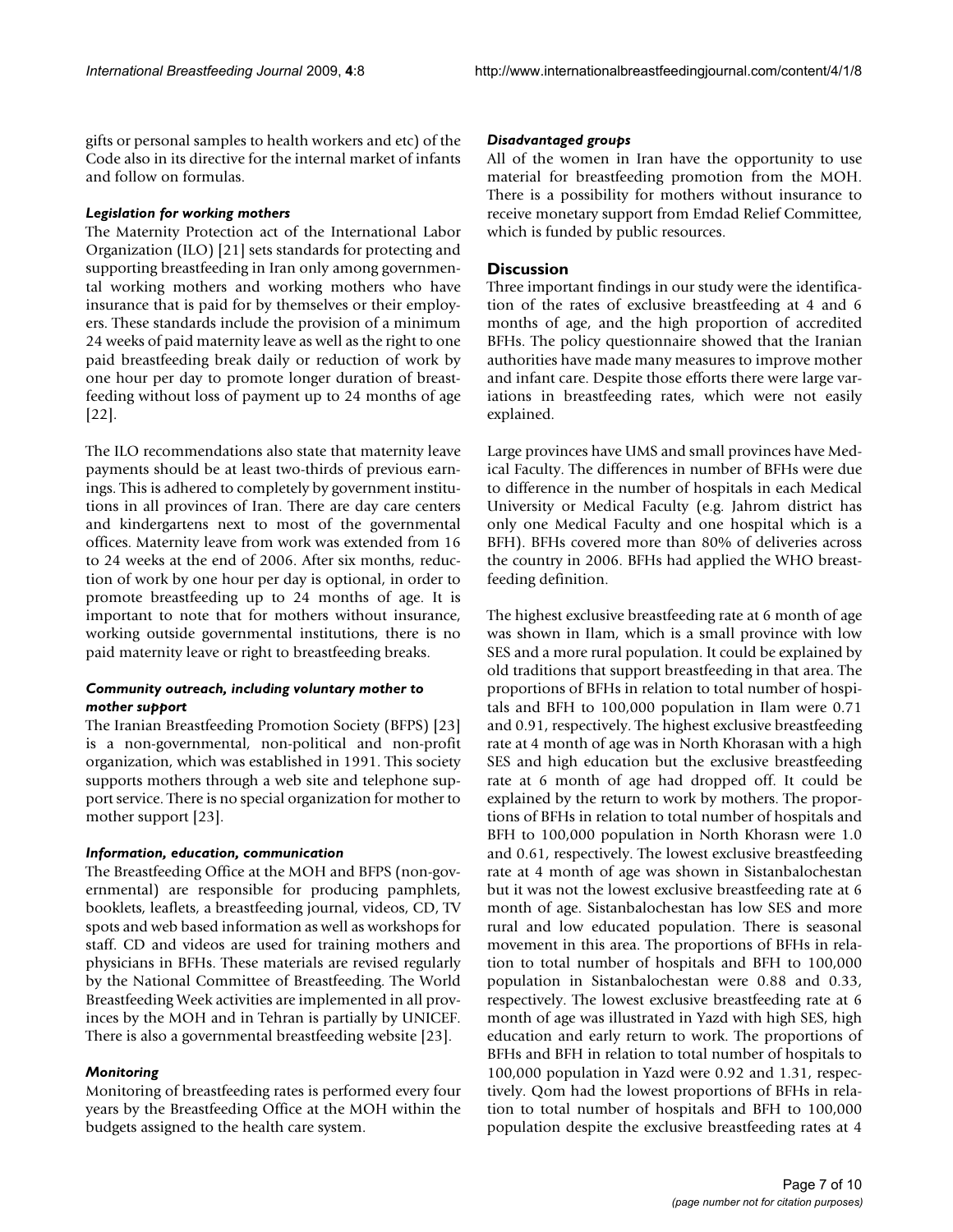and 6 months of age were 54.4% and 25.8%, respectively. Also the urban population was higher than the rural population in Qom province and the SES was high. The regions with low rates of exclusive breastfeeding rate at 4 and 6 months are characterized by low to middle SES and also by return to work, while the North Khorasan and Guilan with high rates can be seen as affluent parts of the country, Ilam and Kordestan are regarded as culturally more traditional and with a more rural population.

Higher rates of exclusive breastfeeding in rural areas compared with those in urban areas indicated that this situation could be due to tradition rather than socioeconomic status or high education. A cross-sectional study in the north district of Iran (Babol) in 1998 showed that the prevalence of breastfeeding was 87% and 89% at 12 months in urban and rural areas and 18% and 53% at 24 months, respectively [24]. In our results the prevalence of breastfeeding was 95% at 12 months in urban and rural areas and 66.7% and 33% at 24 months, respectively. On the other hand in this area in our study there is no clear relationship between high and low socioeconomic status, high and low proportion of BFHs and BFH to 100 000 population and the breastfeeding rates, suggesting that the breastfeeding rate is determined by many interactive factors.

Lower rate of exclusive breastfeeding in working mothers demonstrate the need to educate mothers, but the extension of paid maternity leave might be more important [25]. Other factors may be of importance and more research is required for identifying explanatory factors.

The exclusive breastfeeding rate at 6 month of age was about 44% in 2000 and decreased to 27% in 2004. Our findings support the decreasing trend since in this study nearly 28% breastfed at 6 month of age. The Breastfeeding Office became more active in late 2004, with support from the National Breastfeeding Committee. Iran had not had any International Board Certified Lactation Consultants (IBCLCs) until 2007 [26]. At the end of 2007, however, the first coordinator was appointed who was certified as an IBCLC. Furthermore paid maternity leave in Iran was increased from 16 to 24 weeks in 2007. Iran has a good family planning system; the growth rate of the population is under control and mothers are encouraged to work outside the home and have fewer children.

The status of BFH in March 2002 demonstrated that the number of Baby Friendly Hospitals in the world was 14,992, distributed over the eight regions [5]. The regions are West and Central Africa, Eastern and Southern Africa, Middle East and North Africa (MENA), East Asia and Pacific, South Asia, Americas and the Caribbean, Central and Eastern Europe and the Commonwealth of Independent States (CEE/CIS) and Industrialized Countries. Iran is located in the MENA region and had 376 BFHs in 2002. Thus Iran, as 1 out of 20 countries had 46% of the BFHs in this region. Iran was the first ranked country in terms of proportion of BFHs in the MENA region. Second and third ranked countries were Tunisia and Egypt, which had 17% and 15% of proportion of BFHs in MENA region, respectively. At the same time Saudi Arabia and United Arab Emirates had even fewer proportions of BFHs (0.25% and 0.5%, respectively). Despite the fact that Iran has a relatively good position from an international perspective; the MOH is planning to increase the number of BFHs. By comparison with some EU countries [5] Iran had an intermediate situation in regards to the number of BFHs (Table 2). Sweden had only a 34% exclusive breastfeeding rate at 6 months of age in 2000 despite 100% BFH indicating the complexity of the subject [5]. A recent review, regarding breastfeeding in Australia and Iran, showed that most Australian women discontinue breastfeeding before the

| Country   | Year | <b>BFHs/total hospitals</b> | % of birth at BFHs | Excl. BF at 4 mo. (%) | Excl. BF at $6$ mo. $(\%)$ |
|-----------|------|-----------------------------|--------------------|-----------------------|----------------------------|
| Austria   | 1998 | 14/110                      | 12                 | 79                    | 46                         |
| Germany   | 1998 | 18/1100                     | 3                  | 33                    | $\overline{10}$            |
| Italy     | 2000 | 7/700                       |                    | 47                    | 3                          |
| Lithuania | 2002 | 3/54                        | 12                 |                       | 4                          |
| Portugal  | 1998 | 0/60                        | 0                  | -                     | 9                          |
| Sweden    | 2000 | 52/52                       | 100                | 68                    | 34                         |
| Iran      | 2006 | 466/566                     | $\approx 80$       | 57                    | 28                         |

**Table 2: BFH prevalence, percentage of births at BFH and exclusive breastfeeding (Excl. BF) prevalence in some EU countries [5] and Iran.**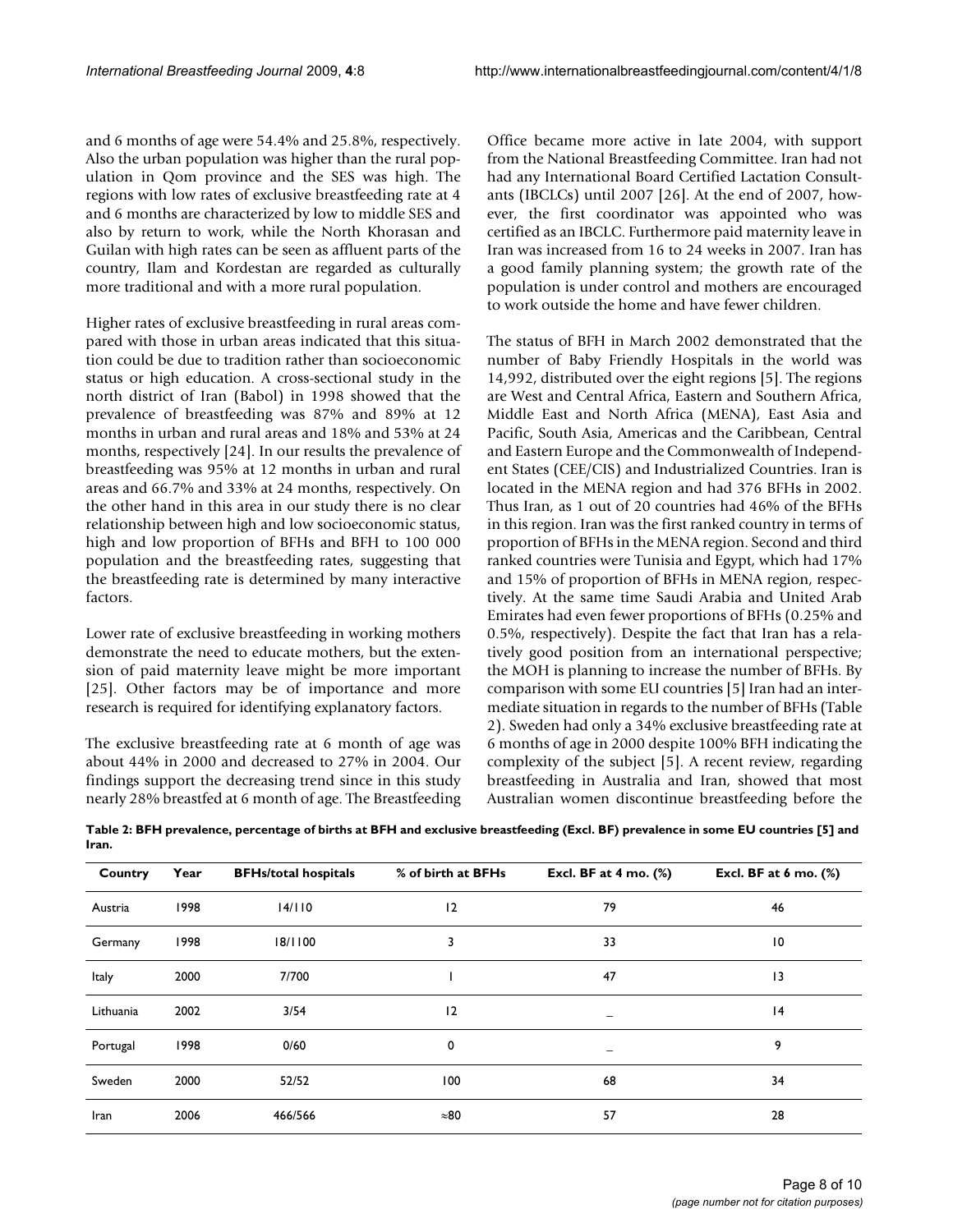recommended time [27]. The study attempted to identify variables influencing breastfeeding practices in Australia by comparing Australia with Iran, indicating comparatively high breastfeeding rate in Iran. Only approximately 4.5% of public and private hospitals in Australia [27] were BHF while the corresponding figure in Iran was 80%.

The breastfeeding tradition is well established in Iran, and the history of breastfeeding can be traced back to the fourth century in the Canon Medicine Text Book which was written by Avicenna [28]. This important textbook was extensively used in European medical schools for centuries after Avicenna's death. In the Canon of Medicine, a chapter was allocated to the care of the newborn infant dealing with hygiene, breastfeeding and raising the child.

# **Conclusion**

The breastfeeding situation in Iran is good in comparison with several European countries and Australia. However, the exclusive breastfeeding prevalence had shown a downward trend at 4 and 6 months, which was confirmed in this new study. The results were far from meeting the WHO recommendation. The declining trend showed large big regional differences. Support for women needs considerable improvement in regards to the protection, promotion and support of breastfeeding, which would probably increase the national figures substantially.

# **Competing interests**

The authors declare that they have no competing interests.

#### **Authors' contributions**

BO drafted the manuscript and coordinated the project between the MOH in Iran and Karolinska Institutet. KF was the head of Breastfeeding Office in the MOH and helped for preparing data collection in policy questionnaire. AB was responsible for IMES data and performed statistical analysis. BS helped to developing the study and writing the manuscript. AY participated in design of the study. All authors approved the final manuscript.

# **Additional material**

#### **Additional File 1**

*Table S1. Mean percentage of infants with exclusive breastfeeding (EXBF) and 95% confidence intervals (CI) at four and six months (m) of age and partial breastfeeding (BF) at one and two years of age in the different provinces in Iran.*

Click here for file

[\[http://www.biomedcentral.com/content/supplementary/1746-](http://www.biomedcentral.com/content/supplementary/1746-4358-4-8-S1.doc) 4358-4-8-S1.doc]

#### **Acknowledgements**

Special thank goes to the Deputy Minister of Health, Dr. Emami Razavi, in the Ministry of Health in Iran, the head of Population and Family Health Office in the MOH, the head and members of the Breastfeeding Promotion Society in Tehran and the head and members of breastfeeding office in the MOH.

#### **References**

- 1. WHO: **Global Strategy on Infant and Young Child Feeding. 55th World Health Assembly.** *Genev* 2003.
- <span id="page-8-0"></span>2. *Nurturing the future: challenges to breastfeeding in the 21st century; 2327 September 2002, Arusha, Tanzania* Penang: World Alliance for Breastfeeding Action; 2004.
- 3. Innis SM: **[Perinatal biochemistry and physiology of long-chain](http://www.ncbi.nlm.nih.gov/entrez/query.fcgi?cmd=Retrieve&db=PubMed&dopt=Abstract&list_uids=14597908) [polyunsaturated fatty acids.](http://www.ncbi.nlm.nih.gov/entrez/query.fcgi?cmd=Retrieve&db=PubMed&dopt=Abstract&list_uids=14597908)** *J Pediatr* 2003, **143(4 Suppl):**S1-8.
- <span id="page-8-1"></span>4. **[Breastfeeding trends and updated national health objectives](http://www.ncbi.nlm.nih.gov/entrez/query.fcgi?cmd=Retrieve&db=PubMed&dopt=Abstract&list_uids=17673896) [for exclusive breastfeeding United States, birth years](http://www.ncbi.nlm.nih.gov/entrez/query.fcgi?cmd=Retrieve&db=PubMed&dopt=Abstract&list_uids=17673896) [20002004.](http://www.ncbi.nlm.nih.gov/entrez/query.fcgi?cmd=Retrieve&db=PubMed&dopt=Abstract&list_uids=17673896)** *MMWR Morb Mortal Wkly Rep* 2007, **56(30):**760-763.
- 5. Cattaneo A, Yngve A, Koletzko B, Guzman LR: **[Protection, promo](http://www.ncbi.nlm.nih.gov/entrez/query.fcgi?cmd=Retrieve&db=PubMed&dopt=Abstract&list_uids=15705244)[tion and support of breast-feeding in Europe: current situa](http://www.ncbi.nlm.nih.gov/entrez/query.fcgi?cmd=Retrieve&db=PubMed&dopt=Abstract&list_uids=15705244)[tion.](http://www.ncbi.nlm.nih.gov/entrez/query.fcgi?cmd=Retrieve&db=PubMed&dopt=Abstract&list_uids=15705244)** *Public Health Nutr* 2005, **8(1):**39-46.
- 6. *The state of the world's children. 2008, [Child survival]* New York:: Unicef; 2007.<br>Child adolecent
- 7. **Child adolecent health** [[http://www.who.int/](http://www.who.int/child_adolescent_health/data/en/) child\_adolescent\_health/data/en/1
- 8. Marandi A, Afzali HM, Hossaini AF: **[The reasons for early weaning](http://www.ncbi.nlm.nih.gov/entrez/query.fcgi?cmd=Retrieve&db=PubMed&dopt=Abstract&list_uids=8261559) [among mothers in Teheran.](http://www.ncbi.nlm.nih.gov/entrez/query.fcgi?cmd=Retrieve&db=PubMed&dopt=Abstract&list_uids=8261559)** *Bull World Health Organ* 1993, **71(5):**561-569.
- 9. **The Ministry of Health IR of Iran, Breastfeeding office** [[http:/](http://www.bfps.ir/(i5emlr45w1kdeg45tov0ysem)/Persian/Home.aspx) [/www.bfps.ir/\(i5emlr45w1kdeg45tov0ysem\)/Persian/Home.aspx](http://www.bfps.ir/(i5emlr45w1kdeg45tov0ysem)/Persian/Home.aspx)]
- 10. Kramer MS, Kakuma R: *The optimal duration of exclusive breastfeeding [Elektronisk resurs] a systematic review* Geneva: Dept. of Nutrition for Health and Development, Dept. of Child and Adolescent Health and Development, World Health Organization; 2002.
- 11. Nelson WE, Behrman RE, Kliegman RM, Jenson HB: *Nelson textbook of pediatrics* Philadelphia: Saunders; 2004.
- 12. Khadivzadeh T, Parsai S: **[Effect of exclusive breastfeeding and](http://www.ncbi.nlm.nih.gov/entrez/query.fcgi?cmd=Retrieve&db=PubMed&dopt=Abstract&list_uids=16212203) [complementary feeding on infant growth and morbidity.](http://www.ncbi.nlm.nih.gov/entrez/query.fcgi?cmd=Retrieve&db=PubMed&dopt=Abstract&list_uids=16212203)** *East Mediterr Health J* 2004, **10(3):**289-294.
- 13. European Commission KIDoBaN, Unit for Preventive Nutrition, Institute for Child Health IRCCS Burlo Garofolo Italy, Unit for Health Services Research and International Health, WHO Collaborating Centre for Maternal and Child Health: **Infant and young child feeding: standard recommendation for the European Union.** 2006.
- 14. Labbok MH: **[Breastfeeding and Baby-Friendly Hospital Initia](http://www.ncbi.nlm.nih.gov/entrez/query.fcgi?cmd=Retrieve&db=PubMed&dopt=Abstract&list_uids=17426867)[tive: more important and with more evidence than ever.](http://www.ncbi.nlm.nih.gov/entrez/query.fcgi?cmd=Retrieve&db=PubMed&dopt=Abstract&list_uids=17426867)** *J Pediatr (Rio J)* 2007, **83(2):**99-101.
- 15. WHO: **International Code of Marketing of Breast milk Substitutes, Geneva.** 1981.
- 16. Murray EK, Ricketts S, Dellaport J: **[Hospital practices that](http://www.ncbi.nlm.nih.gov/entrez/query.fcgi?cmd=Retrieve&db=PubMed&dopt=Abstract&list_uids=17718870) [increase breastfeeding duration: results from a population](http://www.ncbi.nlm.nih.gov/entrez/query.fcgi?cmd=Retrieve&db=PubMed&dopt=Abstract&list_uids=17718870)[based study.](http://www.ncbi.nlm.nih.gov/entrez/query.fcgi?cmd=Retrieve&db=PubMed&dopt=Abstract&list_uids=17718870)** *Birth* 2007, **34(3):**202-211.
- 17. Froozani MD, Permehzadeh K, Motlagh AR, Golestan B: **[Effect of](http://www.ncbi.nlm.nih.gov/entrez/query.fcgi?cmd=Retrieve&db=PubMed&dopt=Abstract&list_uids=10361754) [breastfeeding education on the feeding pattern and health of](http://www.ncbi.nlm.nih.gov/entrez/query.fcgi?cmd=Retrieve&db=PubMed&dopt=Abstract&list_uids=10361754) infants in their first 4 months in the Islamic Republic of Iran.** *Bull World Health Organ* 1999, **77(5):**381-385.
- 18. WHO: **New York: United Nations Children's Fund, Breastfeeding, management and promotion in a Baby Friendly Hospital: an 18-course maternity staff.** 1993.
- 19. WHO/UNICEF: **World Health Organization/United Nations Children's Health Organization Fund Breastfeeding counselling: a training course.** 1993.
- 20. Sokol E, Clark D, Aguayo VM: **[Protecting breastfeeding in West](http://www.ncbi.nlm.nih.gov/entrez/query.fcgi?cmd=Retrieve&db=PubMed&dopt=Abstract&list_uids=18947028) [and Central Africa: over 25 years of implementation of the](http://www.ncbi.nlm.nih.gov/entrez/query.fcgi?cmd=Retrieve&db=PubMed&dopt=Abstract&list_uids=18947028) International Code of Marketing of Breastmilk Substitutes.** *Food Nutr Bull* 2008, **29(3):**159-162.
- 21. ILO: **Maternity Protection Convention C183, Geneva: Internatinal Labour Organization.** 2000.